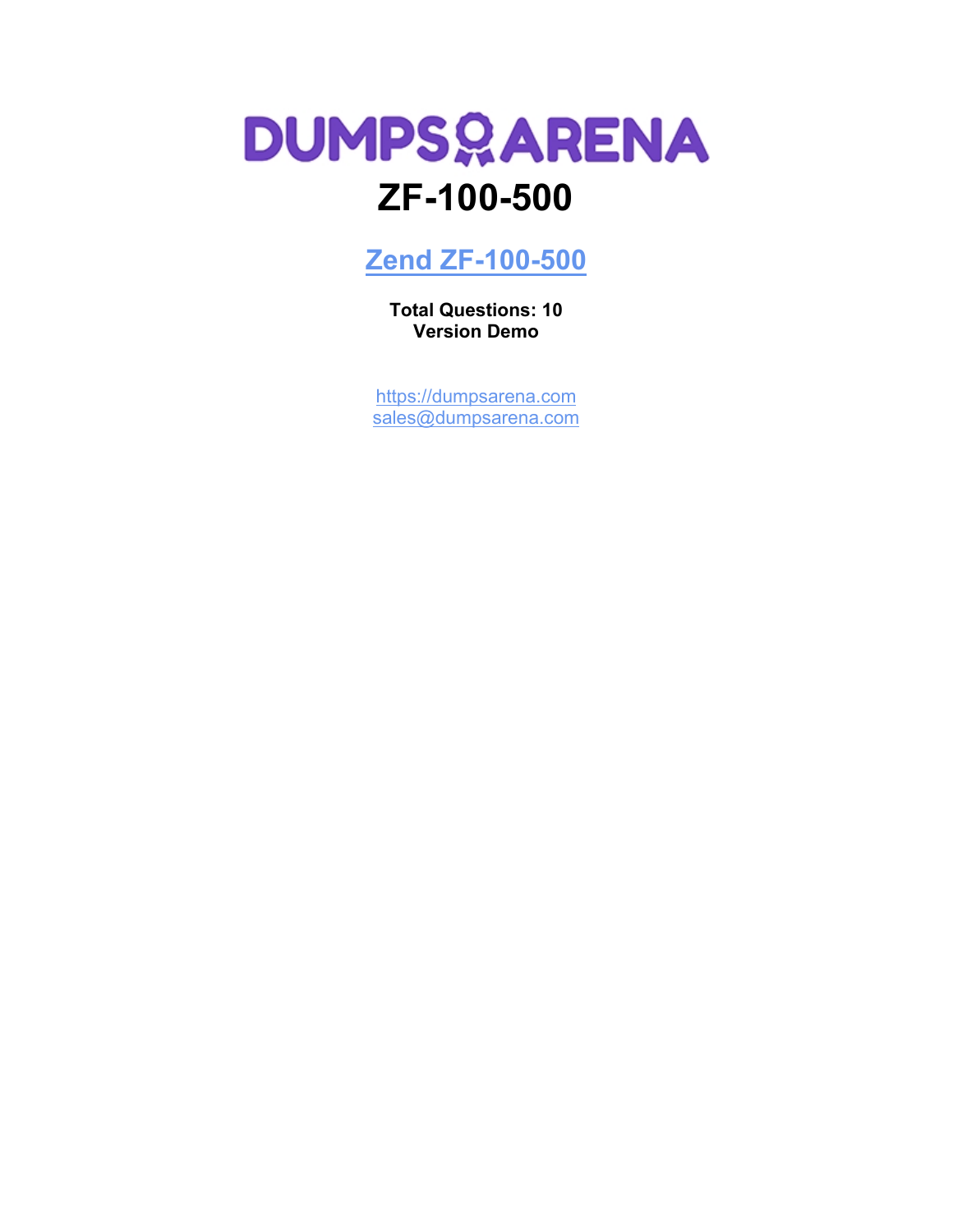## **QUESTION NO: 1**

Which of the following methods is used to associate multiple filters and validators, apply them to collections of data, and retrieve input values?

A. Zend\_Validate\_Interface B. isValid() C. setMessage() D. Zend\_Filter\_Input

Answer: D

## **QUESTION NO: 2**

Which of the following is used to create a new Memory Manager?

- A. Zend\_Memory::factory()
- B. Zend\_Memory->NewMemoryManager()
- C. Zend Memory->factory()
- D. Zend\_Memory::NewMemoryManager()

Answer: A

## **QUESTION NO: 3**

Fill in the blank with the appropriate method name. <br>  $\qquad$  is a method to create REST server.

Answer: Zend\_Rest\_Server

# **QUESTION NO: 4**

Which of the following methods can be used to verify the authentication and ACLs prior to an action?

A. preDispatch()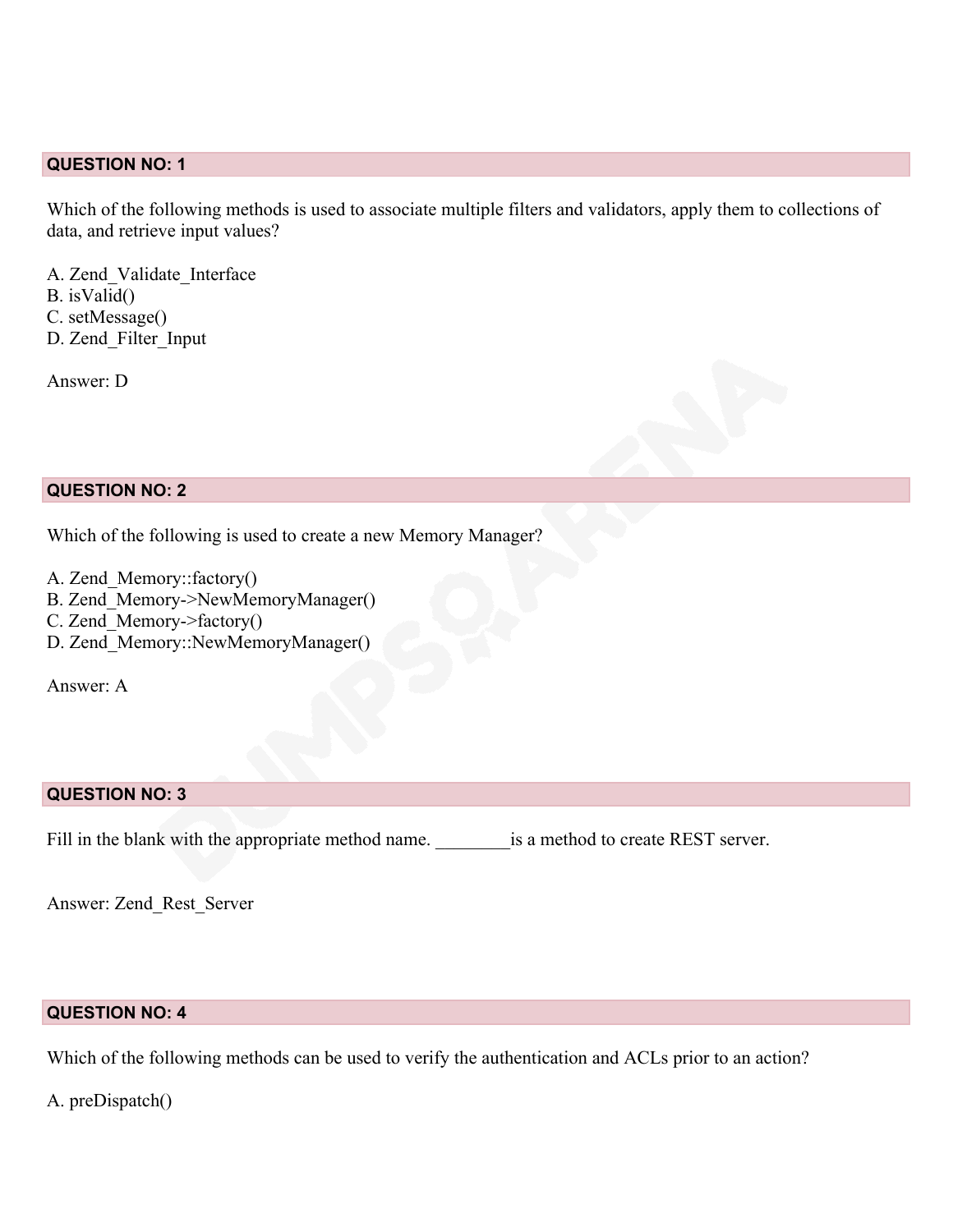

B. getHelper() C. aunthicate\_ACL() D. authenticate()

Answer: A

## **QUESTION NO: 5**

Which of the following is known as Request Object?

A. Zend\_Controller\_Response\_Abstract B. Zend\_Controller\_Request\_Abstract C. Zend\_Controller\_Request\_Http D. Zend\_Controller\_Router

Answer: B

## **QUESTION NO: 6**

Fill in the blank with the appropriate class name.  $\Box$  is a class that is used to create multilingual applications.

Answer: Zend\_Translate

## **QUESTION NO: 7**

Which of the following actions may fail if you have exceeded your quota limit?

A. addTo() B. send() C. addBcc() D. appendMessage()

Answer: D